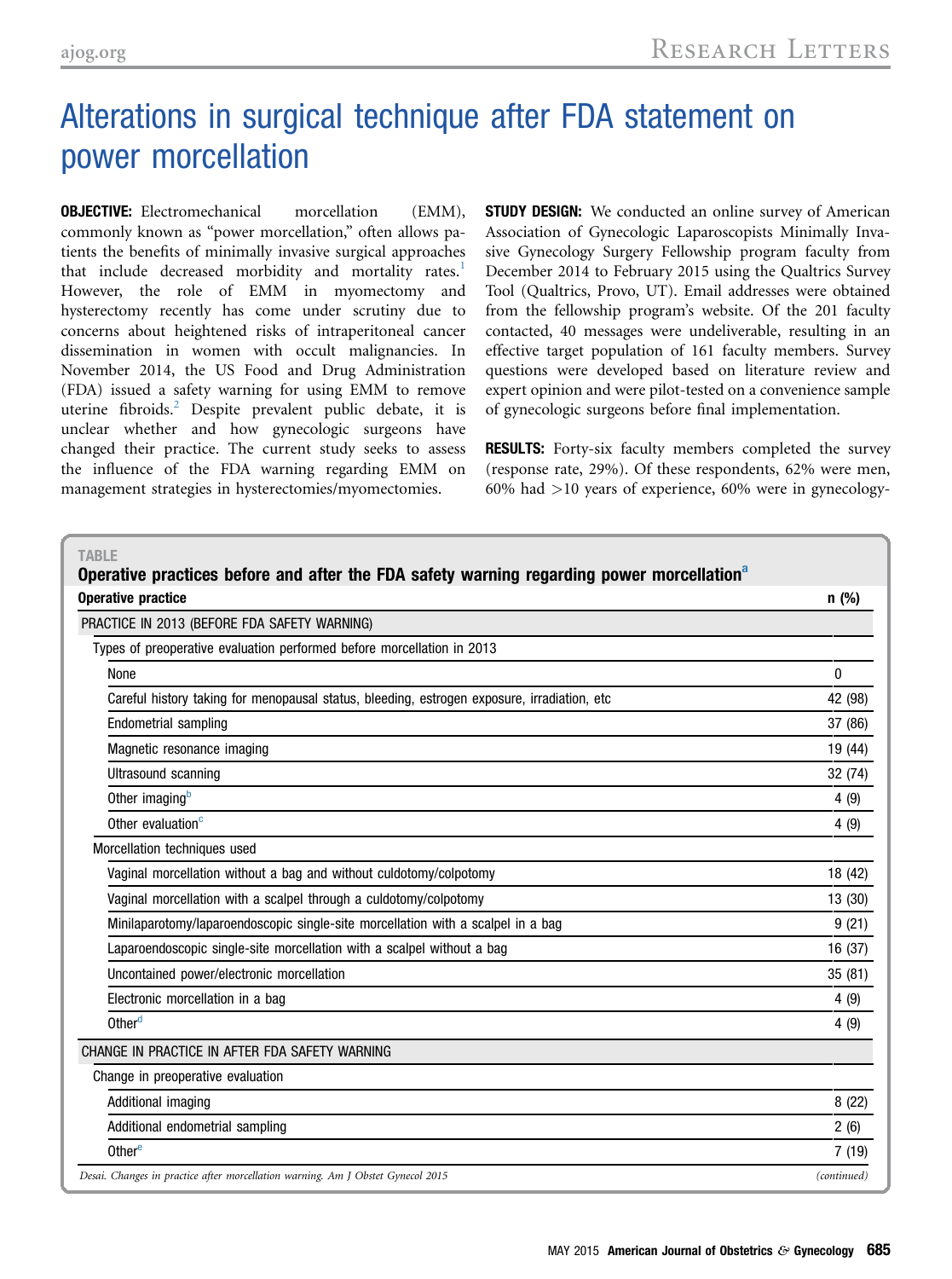## <span id="page-1-0"></span>**TABLE**

Operative practices before and after the FDA safety warning regarding power morcellation<sup>a</sup> (continued) Operative practice n (%) and the state of the state of the state of the state of the state of the state of the state of the state of the state of the state of the state of the state of the state of the state of the state o

| Change in surgical management                                                      |         |
|------------------------------------------------------------------------------------|---------|
| Used additional ports                                                              | 2(6)    |
| Used electronic morcellation in a bag                                              | 12 (33) |
| Used specimen retrieval pouches                                                    | 18 (50) |
| Used vaginal extraction without a bag                                              | 8(22)   |
| Used vaginal extraction in a bag                                                   | 15 (42) |
| Used minilaparotomy to remove specimen                                             | 21 (58) |
| Used hysteroscopic resection                                                       | 0       |
| Changed route of hysterectomy to total laparoscopic hysterectomy                   | 9(25)   |
| Changed route of hysterectomy to total abdominal hysterectomy                      | 9(25)   |
| Decreased use of laparoscopic supracervical hysterectomy                           | 14 (39) |
| Increased use of medical management (eq. uterine artery ablation and embolization) | 2(6)    |
| Increased use of intraoperative frozen specimen evaluation                         | 1(3)    |
|                                                                                    |         |

FDA, Food and Drug Administration.

 $a$  For removal of uterine fibroid tumors, among survey respondents who performed morcellation in hysterectomy or myomectomy in 2013 (n = 43). Percentages may add to more than 100% because the categories were not mutually exclusive; <sup>b</sup> Other imaging included magnetic resonance imaging selectively and computed tomography; <sup>c</sup> Other evaluations included endometrial biopsy as indicated and lactate dehydrogenase; <sup>d</sup> Checked "Other" but did not specify exact technique; e Other changes included altered or additional preoperative counseling and lactate dehydrogenase.

Desai. Changes in practice after morcellation warning. Am J Obstet Gynecol 2015.

only practices, and 67% performed >50 hysterectomies/ myomectomies annually. Although 28 respondents (61%) said that they had never diagnosed leiomyosarcoma, 12 respondents (26%) encountered at least 1 patient in 2013 with occult malignancy during a benign procedure. Fortythree surgeons (93%) reported using morcellation during hysterectomies/myomectomies in 2013, with uncontained EMM being the most commonly used form (81%). The [Table](#page-0-0) summarizes practice changes in these 43 surgeons. Thirty-six surgeons (84%) noted that they changed their surgical approach for hysterectomies/myomectomies after the FDA warning. Of them, 21 (58%) used minilaparotomy; 18 (50%) used specimen retrieval pouches, 15 (42%) used vaginal extraction in a bag; 14 (39%) reduced the use of laparoscopic supracervical hysterectomy, and 9 (25%) changed the route of hysterectomy to total laparoscopic hysterectomy and 9 (25%) changed to total abdominal hysterectomy.

**CONCLUSION:** Before the FDA warning, EMM was used commonly in hysterectomies/myomectomies. However, gynecologic surgeons have since adopted a variety of changes to their management strategies. Variations in preoperative evaluation demonstrates an inability to diagnose malignancy definitely preoperatively.<sup>[5](#page-2-0)</sup> The large proportion of respondents who now use larger incisions or open procedures raises concern about potentially higher patient morbidity. Safety, efficiency,

and long-term outcome data for the innovative surgical techniques that have been adopted (eg, various containment bags, vaginal incisions, and intraoperative biopsies) are needed urgently. Further research on the prevalence of occult uterine cancer in women who undergo hysterectomies/ myomectomies for presumed benign indications and their prognosis after EMM will also facilitate discussion of optimal management approaches, because our current knowledge is based largely on studies with small sample sizes and nonrepresentative samples. $3,4$  Efforts to prevent cancer dissemination must be balanced against the lost benefits of minimally invasive surgery and the potential risk of newly adopted, yet understudied, surgical techniques. -

Vrunda B. Desai, MD Xiaoyue M. Guo, BA Xiao Xu, PhD Department of Obstetrics Gynecology, and Reproductive Sciences Yale University School of Medicine New Haven, CT 06520 [Vrunda.desai@yale.edu](mailto:Vrunda.desai@yale.edu) The authors report no conflict of interest.

See related editorial, page 553

## **REFERENCES**

<sup>1.</sup> [Nieboer TE, Johnson N, Lethaby A. Surgical approach to hysterec](http://refhub.elsevier.com/S0002-9378(15)00163-5/sref1)[tomy for benign gynaecological disease. Cochrane Database of Sys Rev](http://refhub.elsevier.com/S0002-9378(15)00163-5/sref1) [2009;3:CD003677](http://refhub.elsevier.com/S0002-9378(15)00163-5/sref1).